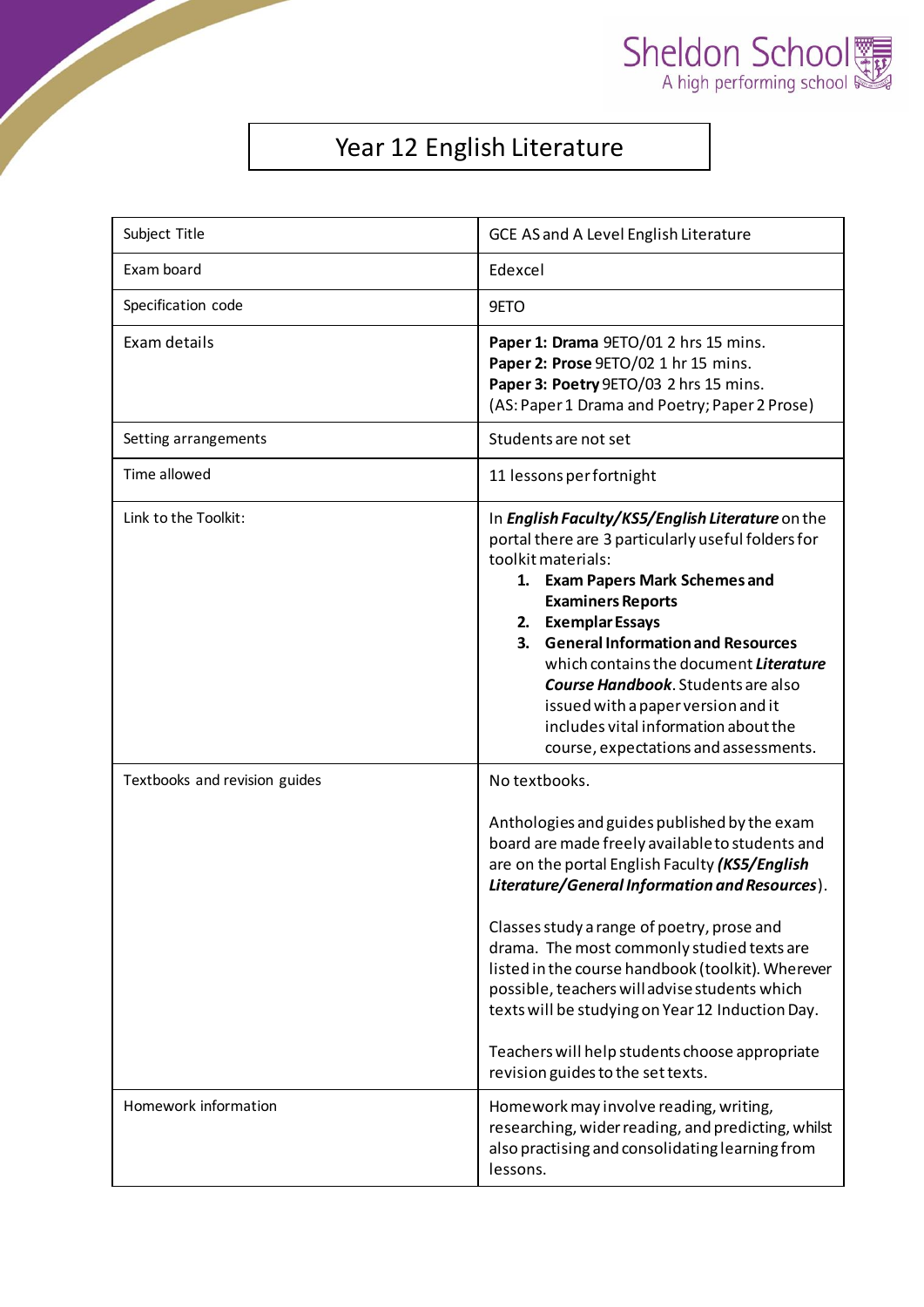|  | Students should devote additional time to<br>reading set texts outside of lessons. This may be<br>an initial read through in advance of lessons,<br>reading 'alongside' the study of the text with the<br>class, and independent re-reading of texts at<br>least once more to consolidate learning.<br>Suggestions for work above and beyond formal<br>homework tasks are listed in the course<br>handbook. |
|--|-------------------------------------------------------------------------------------------------------------------------------------------------------------------------------------------------------------------------------------------------------------------------------------------------------------------------------------------------------------------------------------------------------------|
|--|-------------------------------------------------------------------------------------------------------------------------------------------------------------------------------------------------------------------------------------------------------------------------------------------------------------------------------------------------------------------------------------------------------------|

| Term                               | <b>Topics</b>                                                                                                                                                                                                   | <b>Skills</b>                                                                                                                                                                                                                                                                                                                                                                                                                                                                                                                                                                                                                                                                                                                                                                                                                                                                                                                                                                              | Assessment                                                                                                                                                                                                                                                              |
|------------------------------------|-----------------------------------------------------------------------------------------------------------------------------------------------------------------------------------------------------------------|--------------------------------------------------------------------------------------------------------------------------------------------------------------------------------------------------------------------------------------------------------------------------------------------------------------------------------------------------------------------------------------------------------------------------------------------------------------------------------------------------------------------------------------------------------------------------------------------------------------------------------------------------------------------------------------------------------------------------------------------------------------------------------------------------------------------------------------------------------------------------------------------------------------------------------------------------------------------------------------------|-------------------------------------------------------------------------------------------------------------------------------------------------------------------------------------------------------------------------------------------------------------------------|
| $1$ and $2$<br><b>Teacher</b><br>A | Unit 1 Drama: Section B: A<br><b>Streetcar Named Desire or Dr</b><br>Faustus<br>y lessons on context - social,<br>storical, literary, biographical<br>cal scene by scene reading and<br>ke up the main teaching | AO1 Examine the<br>$\bullet$<br>playwright's presentation of<br>characters, settings, themes<br>AO1 learn and critically<br>$\bullet$<br>apply dramatic literary<br>terminology to the play<br>AO1 develop skills in essay<br>$\bullet$<br>planning, creating a thesis<br>for argument, essay<br>structure, writing effective<br>introductions, topic<br>sentences and conclusions.<br>AO2 Analysethe<br>$\bullet$<br>playwright's chosen style<br>and methods of creating<br>meaning through language,<br>structure and form.<br>AO2/AO3 Analysing the<br>$\bullet$<br>impact on audiences<br>AO3 understand how<br>$\bullet$<br>context influences the<br>reading and writing of<br>literature.<br>AO5 Study of other critical<br>$\bullet$<br>readings as appropriate and<br>how they influence us<br>(officially AS only, but<br>desirable to introduce to full<br>A Level students.<br>AO5 Conduct independent<br>$\bullet$<br>wider research into other<br>critical interpretations. | <b>Compulsory Assessments:</b><br>1. One timed essay in class<br>for baseline assessment in<br>early October<br>2. A further timed class<br>assessment in December<br>(other opportunities for<br>essay practice set as<br>homework/classwork at<br>teacher discretion) |
| $1$ and $2$<br><b>Teacher</b><br>B | Unit 2 Prose: Science and<br>Society topic<br>The Handmaid's Tale<br>(NB other texts/topics may be<br>studied as an alternative eg<br>Women and Society with A<br>Thousand Splendid Suns and                    | AO1 Examine the author's<br>$\bullet$<br>presentation of characters,<br>settings, themes.<br>AO1 learn and critically<br>$\bullet$<br>apply appropriate literary<br>terminology to the novel.                                                                                                                                                                                                                                                                                                                                                                                                                                                                                                                                                                                                                                                                                                                                                                                              | <b>Compulsory Assessments:</b><br>Two timed classroom<br>essays on just a single set<br>text at this stage in the<br>course, one in Term 1 and<br>one in Term 2.                                                                                                        |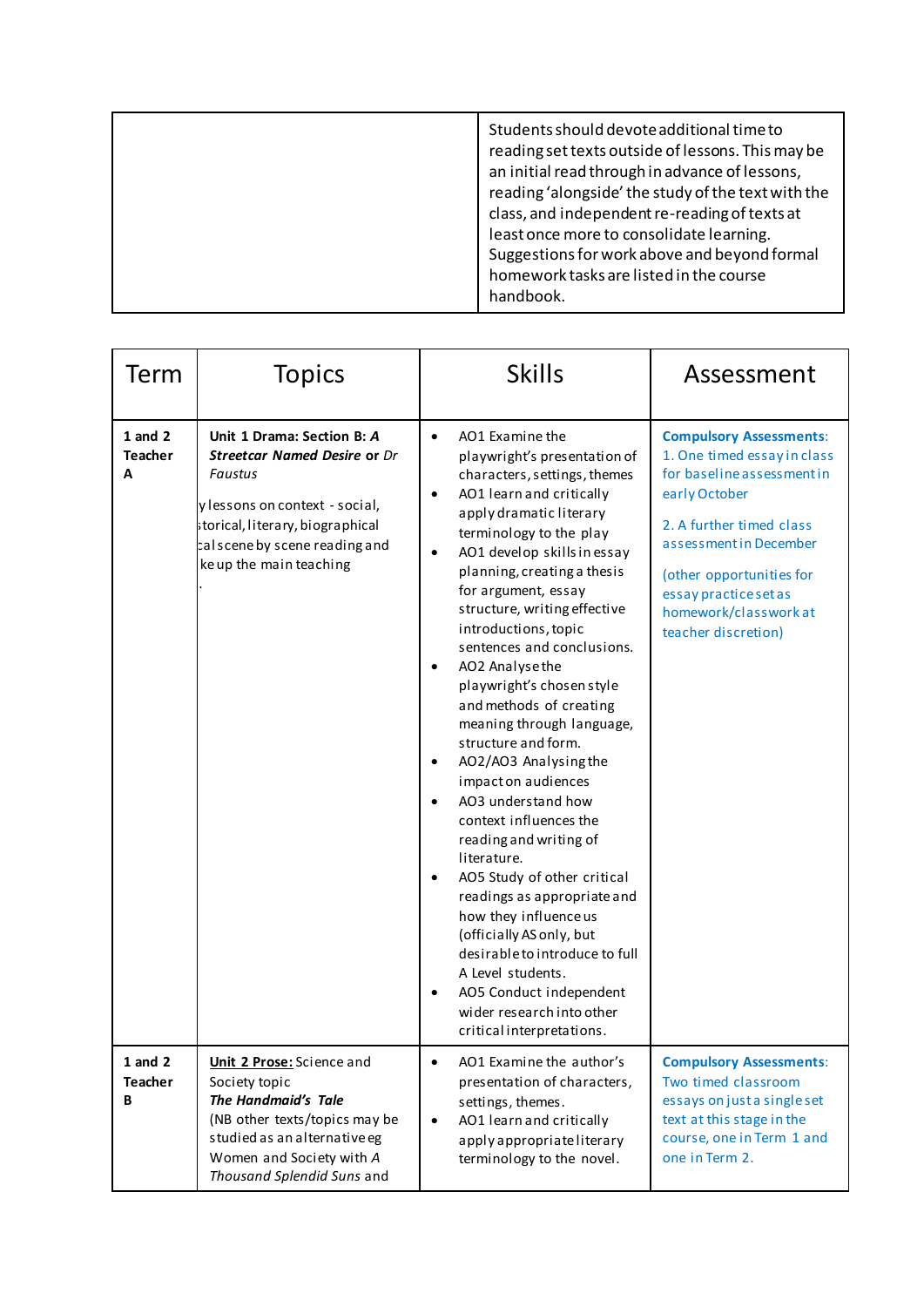|                                    | Wuthering Heights and the<br>specifics of the bullet points<br>are representative and for<br>guidance only)<br>Lessons on Context<br>Nature vs nurture<br>argument in relation to the<br>text<br>Treatment of women/<br>$\bullet$<br>outsiders in society<br>Margaret Atwood as a<br>$\bullet$<br>feminist, highlighting<br>injustices of a patriarchy<br>Use of settings.<br>٠<br>Fear of the unknown/new<br>frontiers in technology<br>and/or science.<br>Lessons on Style<br>Pathetic fallacy and<br>symbolism; use of<br>narrative voice; time;<br>Introspective narrative<br>style.<br>Characterisation<br>The concept of an<br>$\bullet$<br>unreliable narrator.<br>Intertwined character<br>journeys<br>Religion and religious<br>values | $\bullet$<br>٠<br>$\bullet$<br>$\bullet$<br>$\bullet$         | AO1 develop skills in essay<br>planning, creating a thesis<br>for argument, essay<br>structure, writing effective<br>introductions, topic<br>sentences and conclusions.<br>AO2 Analyse the author's<br>chosen style and methods<br>of creating meaning through<br>language, structure and<br>form.<br>AO2/AO3 Analysethe<br>impact of the author's<br>choices on readers.<br>AO3 understand how<br>context influences the<br>reading and writing of<br>literature.<br>AO4 develop skills<br>comparing themes and<br>ideas across different texts. | (other opportunities for<br>essay practice set as<br>homework/classwork at<br>teacher discretion)                                                                                                                                                                             |
|------------------------------------|-------------------------------------------------------------------------------------------------------------------------------------------------------------------------------------------------------------------------------------------------------------------------------------------------------------------------------------------------------------------------------------------------------------------------------------------------------------------------------------------------------------------------------------------------------------------------------------------------------------------------------------------------------------------------------------------------------------------------------------------------|---------------------------------------------------------------|---------------------------------------------------------------------------------------------------------------------------------------------------------------------------------------------------------------------------------------------------------------------------------------------------------------------------------------------------------------------------------------------------------------------------------------------------------------------------------------------------------------------------------------------------|-------------------------------------------------------------------------------------------------------------------------------------------------------------------------------------------------------------------------------------------------------------------------------|
| $3$ and $4$<br><b>Teacher</b><br>А | Unit 3 (Unit 1 AS): Poetry<br><b>Section A</b><br>AS assessment: comparing<br>two named poems from the<br>collection<br>Poems of the Decade - 20<br>named poems from<br>established poets from the<br>English Literature canon, and<br>new voices. All poets have<br>been recognised for their work<br>in various journals/awards.<br>Themes include: family,<br>relationships, gender issues,<br>contemporary society,<br>childhood, change, ordinary<br>and extraordinary events<br>Introductory lessons on 'why<br>study poetry?', 'what makes a<br>good poem' and 'the value of<br>modern poetry.'                                                                                                                                          | $\bullet$<br>$\bullet$<br>$\bullet$<br>$\bullet$<br>$\bullet$ | AO1 Examine and evaluate<br>poets' treatment of<br>contemporary themes and<br>issues through poetry.<br>AO1 Develop a confident<br>personal response to the<br>poems in the collection.<br>AO1 Introduce/revisit key<br>poetic methods and be able<br>to apply relevant poetic<br>terminology<br>AO1 Develop essay writing<br>skills from Term 1, in<br>particular detailed<br>comparative essay writing<br>skills<br>AO2 Analyse how meaning<br>is shaped through poetic<br>methods of language<br>choice, poetic structure and<br>form.         | <b>Compulsory Assessments:</b><br>Two timed classroom<br>essays using the AS format<br>of comparing two poems<br>from the collection, one in<br>Term 3 and one in Term 4.<br>(other opportunities for<br>essay practice set as<br>homework/classworkat<br>teacher discretion) |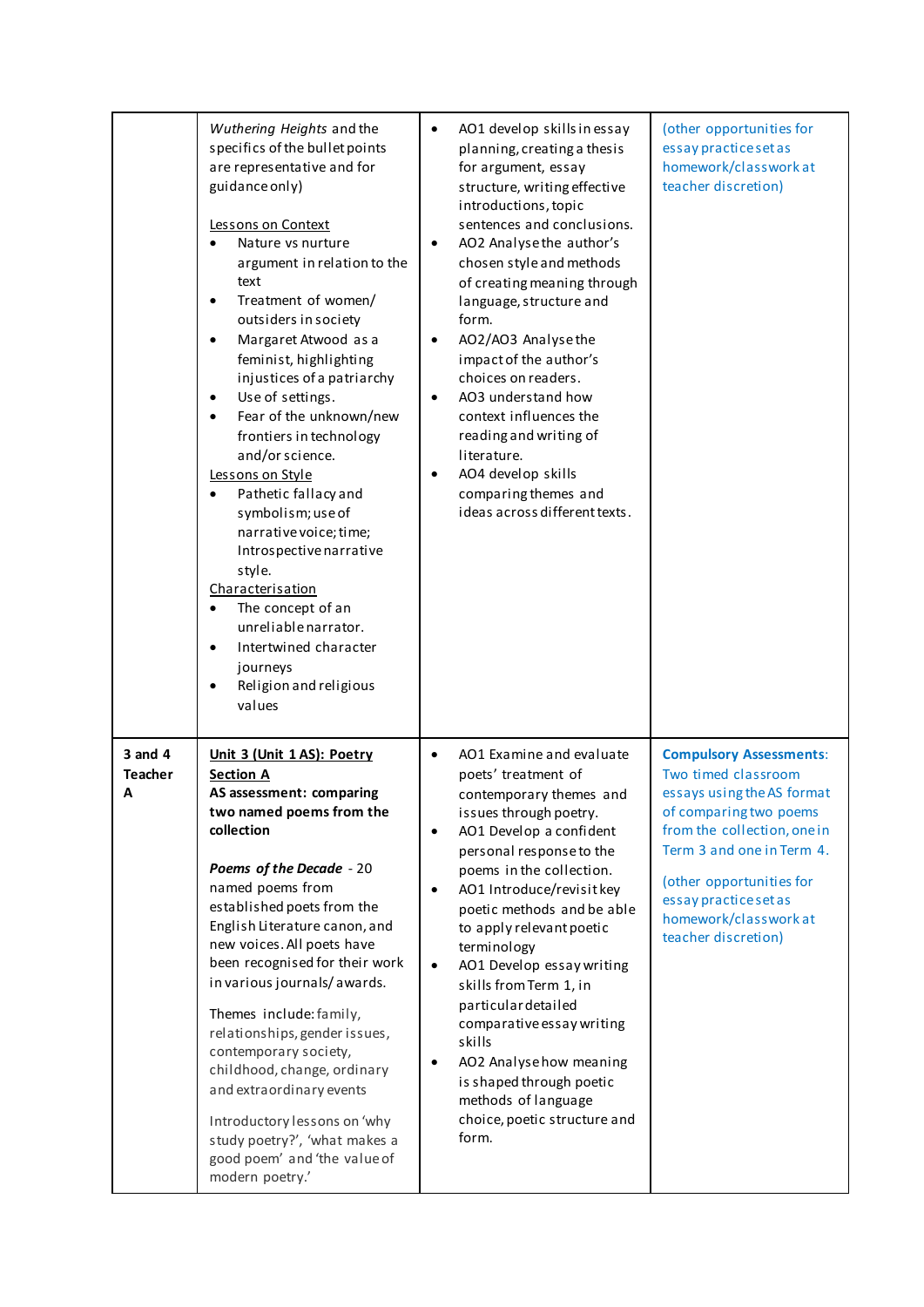|                                 | Teaching sequence groups<br>poems by themes and style<br>and suggests pairings of poems<br>that lead to possible<br>comparative essay questions.                                                                                                                                                                                                                                                                                                                                                                                                                                                                                                                                   | AO4 develop skills<br>comparing themes and<br>ideas across different texts.                                                                                                                                                                                                                                                                                                                                                                                                                                                                                                                                                                                                                                                                                                                                                                                          |                                                                                                                                                                                                                                      |
|---------------------------------|------------------------------------------------------------------------------------------------------------------------------------------------------------------------------------------------------------------------------------------------------------------------------------------------------------------------------------------------------------------------------------------------------------------------------------------------------------------------------------------------------------------------------------------------------------------------------------------------------------------------------------------------------------------------------------|----------------------------------------------------------------------------------------------------------------------------------------------------------------------------------------------------------------------------------------------------------------------------------------------------------------------------------------------------------------------------------------------------------------------------------------------------------------------------------------------------------------------------------------------------------------------------------------------------------------------------------------------------------------------------------------------------------------------------------------------------------------------------------------------------------------------------------------------------------------------|--------------------------------------------------------------------------------------------------------------------------------------------------------------------------------------------------------------------------------------|
| 3 and 4<br><b>Teacher</b><br>В  | <b>Unit 2 Prose:</b> Science and<br>Society topic<br><b>Frankenstein</b><br>Lessons on Context<br>How Mary Shelley's<br>experiences shaped her<br>writing<br>The nature vs nurture<br>argument in relation to the<br>text<br>Treatment of<br>$\bullet$<br>women/outsiders in<br>society<br>Use of settings.<br>$\bullet$<br>Fear of the unknown/new<br>$\bullet$<br>frontiers in technology<br>and/or science.<br>Lessons on Style<br>Frankenstein - Romantic<br>style<br>Characterisation<br>The concept of an<br>$\bullet$<br>unreliable narrator.<br>Intertwined character<br>$\bullet$<br>journeys<br>Religion and religious<br>values<br>Frankenstein's science.<br>$\bullet$ | AO1 Examine the author's<br>$\bullet$<br>presentation of characters,<br>settings, themes<br>AO1 learn and critically<br>apply appropriate literary<br>terminology to the novels.<br>AO1 develop skills in essay<br>planning, creating a thesis<br>for argument, essay<br>structure, writing effective<br>introductions, topic<br>sentences and conclusions.<br>AO2 Analyse the author's<br>chosen style and methods<br>of creating meaning through<br>language, structure and<br>form.<br>AO2/AO3 Analysethe<br>impact of the novels on<br>different readers:<br>contemporary and modern.<br>AO3 understand how<br>context influences the<br>reading and writing of<br>literature, including how<br>writers' experiences and<br>their views on the world<br>shape the way they write.<br>AO4 develop skills<br>comparing themes and<br>ideas across different texts. | <b>Compulsory Assessments:</b><br>Two timed classroom<br>essays comparing both set<br>texts, one in Term 3 and<br>one in Term 4.<br>(other opportunities for<br>essay practice set as<br>homework/classworkat<br>teacher discretion) |
| 5<br><b>Teachers</b><br>A and B | Consolidation, exam practice<br>and revision for AS external<br>exams and internal mocks.                                                                                                                                                                                                                                                                                                                                                                                                                                                                                                                                                                                          | Revision of key aspects of<br>$\bullet$<br>set texts: themes, structure,<br>language, form, contexts.<br>Development and revision<br>$\bullet$<br>of key skills for set poetry,<br>prose and drama texts:<br>applying subject vocabulary,<br>analysis of language<br>structure and form, essay<br>structure and academic<br>writing skills.<br>Development of<br>understanding of mark<br>schemes and assessment                                                                                                                                                                                                                                                                                                                                                                                                                                                     | A selection of practice<br>essays chosen by teacher<br>as appropriate to the needs<br>of the class/student.                                                                                                                          |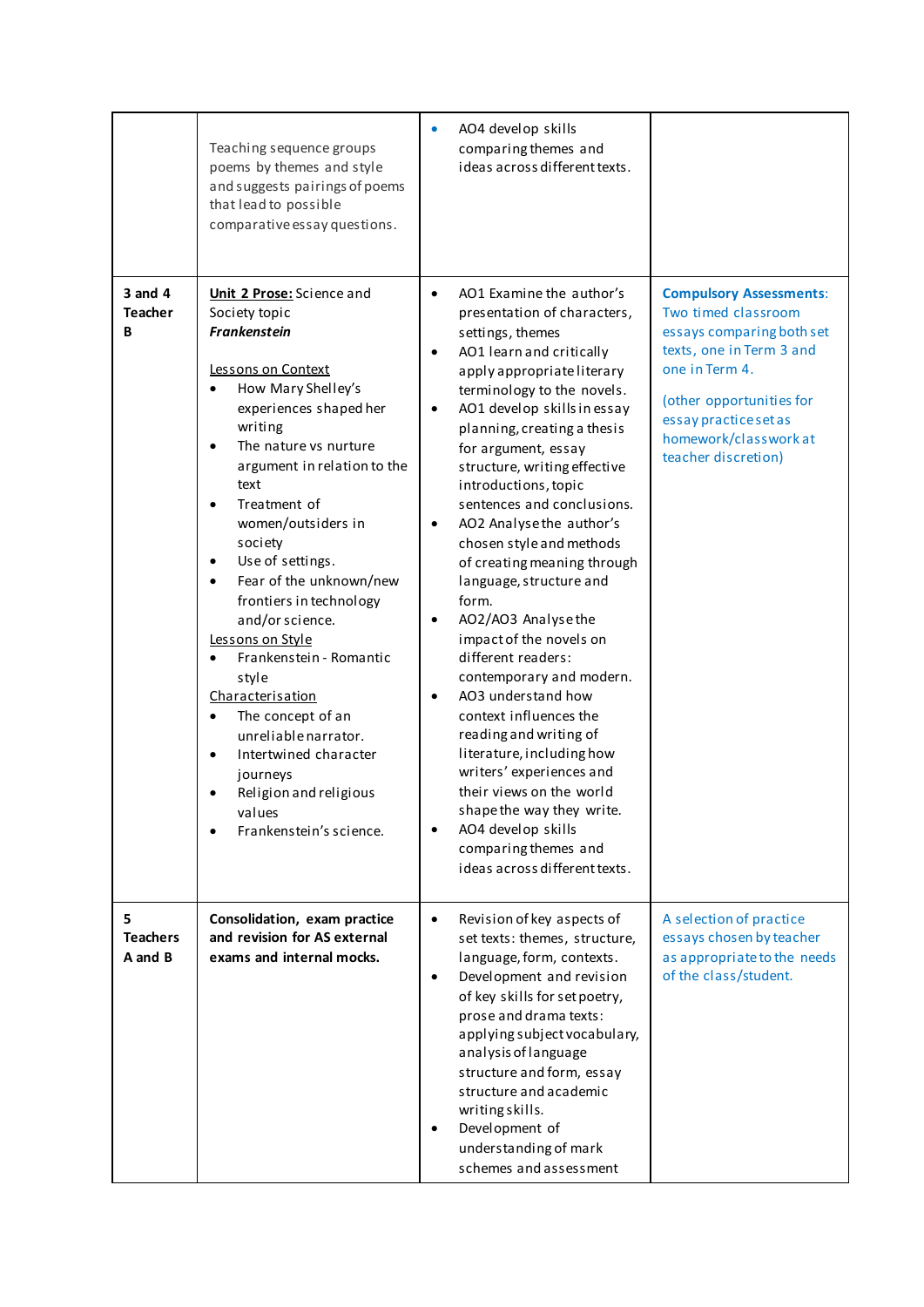|                                 |                                                                                                                                                                                                                                                                                                                                                                                                                                                                                                                                                                                                                                                                                                           | objectives through close<br>examination of model<br>answers, shared writing and<br>self and peer assessment.<br>Promotion of independent<br>$\bullet$<br>revision skills.<br>Key exam skills revision:<br>planning, timing, proof-<br>reading etc.<br>Supplementary teaching of<br>AO5 Skills for Unit I Section<br>A of AS exam.                                                                                                                                                                                                                                                                                                                                                                                                                                                                                                                                                                                                                   |                                           |
|---------------------------------|-----------------------------------------------------------------------------------------------------------------------------------------------------------------------------------------------------------------------------------------------------------------------------------------------------------------------------------------------------------------------------------------------------------------------------------------------------------------------------------------------------------------------------------------------------------------------------------------------------------------------------------------------------------------------------------------------------------|-----------------------------------------------------------------------------------------------------------------------------------------------------------------------------------------------------------------------------------------------------------------------------------------------------------------------------------------------------------------------------------------------------------------------------------------------------------------------------------------------------------------------------------------------------------------------------------------------------------------------------------------------------------------------------------------------------------------------------------------------------------------------------------------------------------------------------------------------------------------------------------------------------------------------------------------------------|-------------------------------------------|
| 6<br><b>Teachers</b><br>A and B | <b>Introduction to Unit 4: NEA</b><br>coursework<br>A student handbook is issued<br>for this unit.<br>Students eventually create<br>their own essay question - with<br>guidance - and produce a 2500-<br>3000 essay based on two texts<br>they have read, supported by a<br>list provided by teachers.<br>Students address all of AO1-5<br>in this essay, including<br>contextual links, comparison<br>and critical reading<br>Initial reading/study of<br>primary text through class<br>teaching and independent<br>study.<br>Selection and independent<br>reading/studying of<br>second text from a<br>shortlist supplied by<br>teachers.<br>Teaching to support<br>understanding of texts'<br>contexts | Introduction of the NEA unitin<br>Term 6 allows time to develop<br>independent study skills and<br>utilise the summer break for<br>extended reading.<br>Key skills for the NEA:<br>Thorough understanding of<br>$\bullet$<br>all assessment objectives<br>within the structure and<br>assessment of the NEA.<br>AO1 Application of subject<br>$\bullet$<br>related vocabulary.<br>AO1 Develop planning and<br>$\bullet$<br>writing of a sustained piece<br>of work, organising time and<br>keeping to deadlines.<br>AO2 Analysis of writers'<br>$\bullet$<br>methods.<br>AO3 Develop independent<br>٠<br>understanding of relevant<br>contextual factors: literary,<br>biographical, social, cultural<br>and historical.<br>AO4 Comparative analysis<br>skills.<br>AO5 Independent research<br>$\bullet$<br>and critical reading.<br>AO5 Application of critical<br>$\bullet$<br>theories.<br>Highlighting skills that cross<br>over to exam units. | Keeping a log of reading<br>and research. |
| materials:                      | Links to websites and revision                                                                                                                                                                                                                                                                                                                                                                                                                                                                                                                                                                                                                                                                            | A selection of links can be located in the course handbook.<br>Some of the most useful are:<br>The E magazine - an online faculty subscription which<br>$\bullet$<br>requires a username and password.<br>https://www.bl.uk/ (British Library collections website)<br>$\bullet$<br>Study guides on the set texts published by York notes and<br>٠<br>Hodder. Online study guides such as Sparknotes, Cliffnotes,<br>genius and Interpreture are freely available and are useful if<br>used with caution. They are study guides as opposed to<br>critical academic writing.                                                                                                                                                                                                                                                                                                                                                                          |                                           |